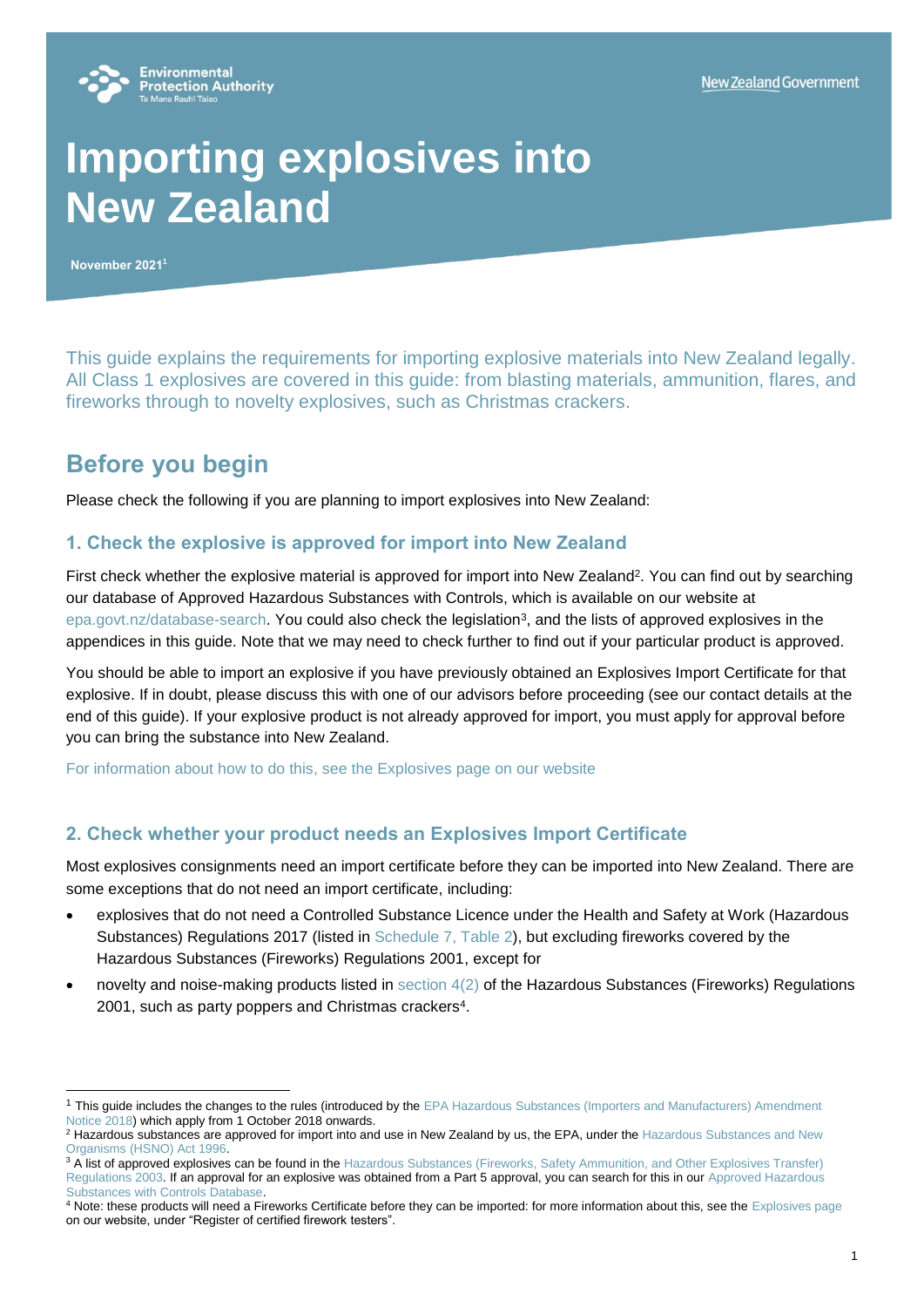Appendix 1 below lists the types of explosive that do not need an import certificate. Appendix 2 lists those that do require an import certificate. **Please note:** retail fireworks, such as those intended for sale during the Guy Fawkes period, will need an import certificate.

If in doubt, please ask one of our advisors (contact details at the end of this guide).

#### **3. Make sure the destination port can handle your explosives consignment**

Only certain ports in New Zealand can handle explosives in significant quantities. Check the [Explosives page](https://www.epa.govt.nz/industry-areas/hazardous-substances/guidance-for-importers-and-manufacturers/explosives/) on our website for the maximum quantity limits for different classes of explosives at different berths at the listed ports before arranging your shipping.

## **How to apply for an Explosives Import Certificate**

If you wish to import explosives into New Zealand, you must fill out an application form for an Explosives Import Certificate for each consignment: download the application form from our website.

Please complete the whole form. We, the EPA, are legally required to ask for certain information when assessing applications to import explosives into New Zealand (see the application form or the [Hazardous Substances](https://www.epa.govt.nz/assets/Uploads/Documents/Hazardous-Substances/EPA-Notices/Hazardous-Substances-Importers-and-Manufacturers-Notice-2018-consolidated.pdf)  [\(Importers and Manufacturers\) Notice 201](https://www.epa.govt.nz/assets/Uploads/Documents/Hazardous-Substances/EPA-Notices/Hazardous-Substances-Importers-and-Manufacturers-Notice-2018-consolidated.pdf)5 clause 10). Table 1 on the next page shows where to find some of this information.

## **Submitting your application**

Once you have completed the application form and attached the required information, send it to us at the EPA by email to[: explosives@epa.govt.nz](mailto:explosives@epa.govt.nz) or alternatively, mail it to: Environmental Protection Authority, Private Bag 63002, Wellington 6140.

We will send a copy of the import certificate to WorkSafe New Zealand, there is no need for you to send information to WorkSafe.

## **Application fees**

Once you have lodged your application, we will send you an invoice with details about how to pay. At the time of writing (October 2018), applying for an explosives import certificate costs NZ\$500 (excluding GST). Please check our website for any updates: [Fees, charges and cost recovery.](https://www.epa.govt.nz/applications-and-permits/fees-and-charges/) 

The import certificate for explosives fee also applies to applications for reissue of a certificate where one or more of the following circumstances arise since issue of the original certificate:

- a change in the type of explosives being imported
- an increase in quantity of explosives being imported
- a change in the hazard classification or UN number of the explosives being imported
- a change in the port of entry resulting a new controlled substances licence, certified handler certificate, and/or location compliance certificate.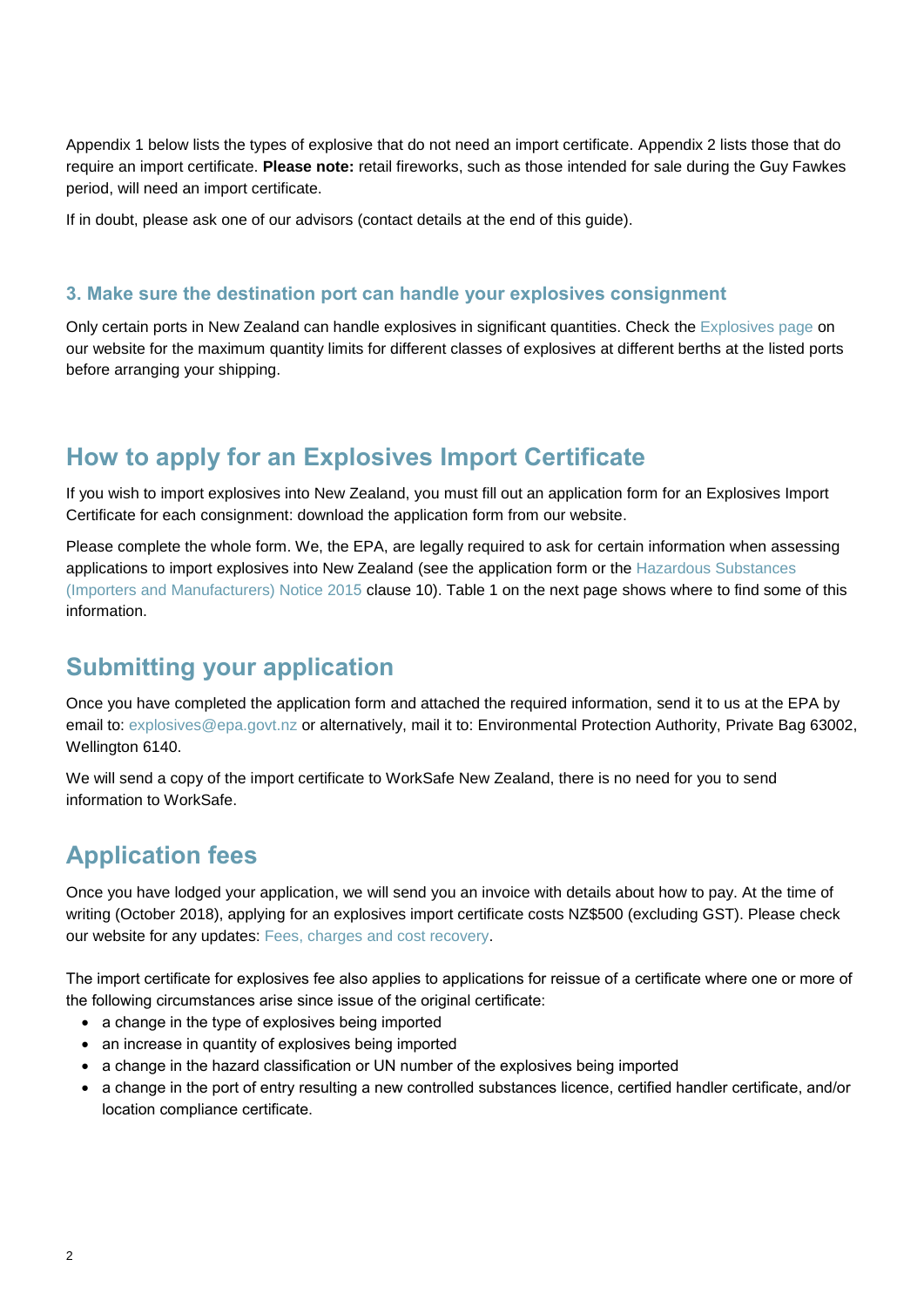| Required information and where to find it                          |                                                                                                                                                                                                                                                                                                                                                 |  |  |  |
|--------------------------------------------------------------------|-------------------------------------------------------------------------------------------------------------------------------------------------------------------------------------------------------------------------------------------------------------------------------------------------------------------------------------------------|--|--|--|
| UN number, proper shipping<br>name and hazard class                | This information can usually be found on the Dangerous Goods Declaration, or on<br>the safety data sheet (SDS) or technical data sheet for the explosive.                                                                                                                                                                                       |  |  |  |
| HSNO approval number                                               | Please see Appendix 2 for a list of explosives and their HSNO approval numbers, or<br>check our database of Approved Hazardous Substances with Controls on our<br>website: https://www.epa.govt.nz/database-search/                                                                                                                             |  |  |  |
| Gross weight and NEQ                                               | Please provide the gross weight of the whole explosive article, and the net explosive<br>content/quantity (NEC/NEQ).                                                                                                                                                                                                                            |  |  |  |
|                                                                    | We ask for the maximum gross weight and NEQ so that the import certificate does<br>not need to be amended if the contents of a consignment changes slightly after the<br>certificate is issued.                                                                                                                                                 |  |  |  |
| Handling and storage<br>requirements: certificates and<br>licences | All explosives that require an import certificate will also need at least one (if not all)<br>of the following: a Controlled Substances Licence <sup>5</sup> , a Certified Handler Compliance<br>Certificate <sup>6</sup> , and a Location Compliance Certificate <sup>7</sup> . This depends on the type of<br>explosive you intend to import. |  |  |  |
|                                                                    | WorkSafe New Zealand are responsible for issuing Controlled Substance Licences<br>and compliance certificates under the Health and Safety at Work (Hazardous<br>Substances) Regulations. To find out whether you need to apply for a Controlled<br>Substances Licence or a compliance certificate, contact WorkSafe NZ directly.                |  |  |  |
|                                                                    | Where applicable, you must include copies of these with your application. We are<br>unable to process applications for Explosive Import Certificates without this<br>supporting documentation.                                                                                                                                                  |  |  |  |
| Other supporting<br>documentation                                  | If available, please include shipping documentation to support your application, such<br>as:<br>bill of lading<br>$\bullet$<br>dangerous goods declaration/multimodal dangerous goods form/shipper's<br>$\bullet$<br>letter of instruction<br>packing list<br>$\bullet$<br>commercial invoice                                                   |  |  |  |
|                                                                    | We may also ask you for supporting information about the explosives you intend to<br>import, such as: copies of the safety data sheets (SDS), technical data sheets, and<br>approval documents from overseas competent authorities (for example, the US<br>Department of Transportation Classification of Explosives documents).                |  |  |  |

#### **Table 1** Supporting information required for an application for an Explosives import Certificate

<sup>5</sup> A controlled substance licence is required for all explosives that require an import certificate except fireworks[. See the WorkSafe NZ website](https://worksafe.govt.nz/topic-and-industry/hazardous-substances/certification-authorisation-approvals-and-licensing/certification-of-people/controlled-substances-licences/)  [for more information.](https://worksafe.govt.nz/topic-and-industry/hazardous-substances/certification-authorisation-approvals-and-licensing/certification-of-people/controlled-substances-licences/)

<sup>&</sup>lt;sup>6</sup> Certified handlers were previously called 'approved handlers' before 1 December 2017. Holders of Approved Handler Certificates (issued for 5 years) are valid as certified handler[s. For more about certified handlers, and how to apply for or renew a certificate, see the WorkSafe NZ](https://worksafe.govt.nz/topic-and-industry/hazardous-substances/certification-authorisation-approvals-and-licensing/certification-of-people/certified-handlers/)  [website.](https://worksafe.govt.nz/topic-and-industry/hazardous-substances/certification-authorisation-approvals-and-licensing/certification-of-people/certified-handlers/)

<sup>&</sup>lt;sup>7</sup> Location Compliance Certificates were called 'Location Test Certificates' before 01 December 2017. Unexpired Location Test Certificates are valid as Location Compliance Certificates[. To apply for a Location Compliance Certificate, contact WorkSafe NZ.](https://worksafe.govt.nz/topic-and-industry/hazardous-substances/certification-authorisation-approvals-and-licensing/certification-of-sites/location-test-certificates/)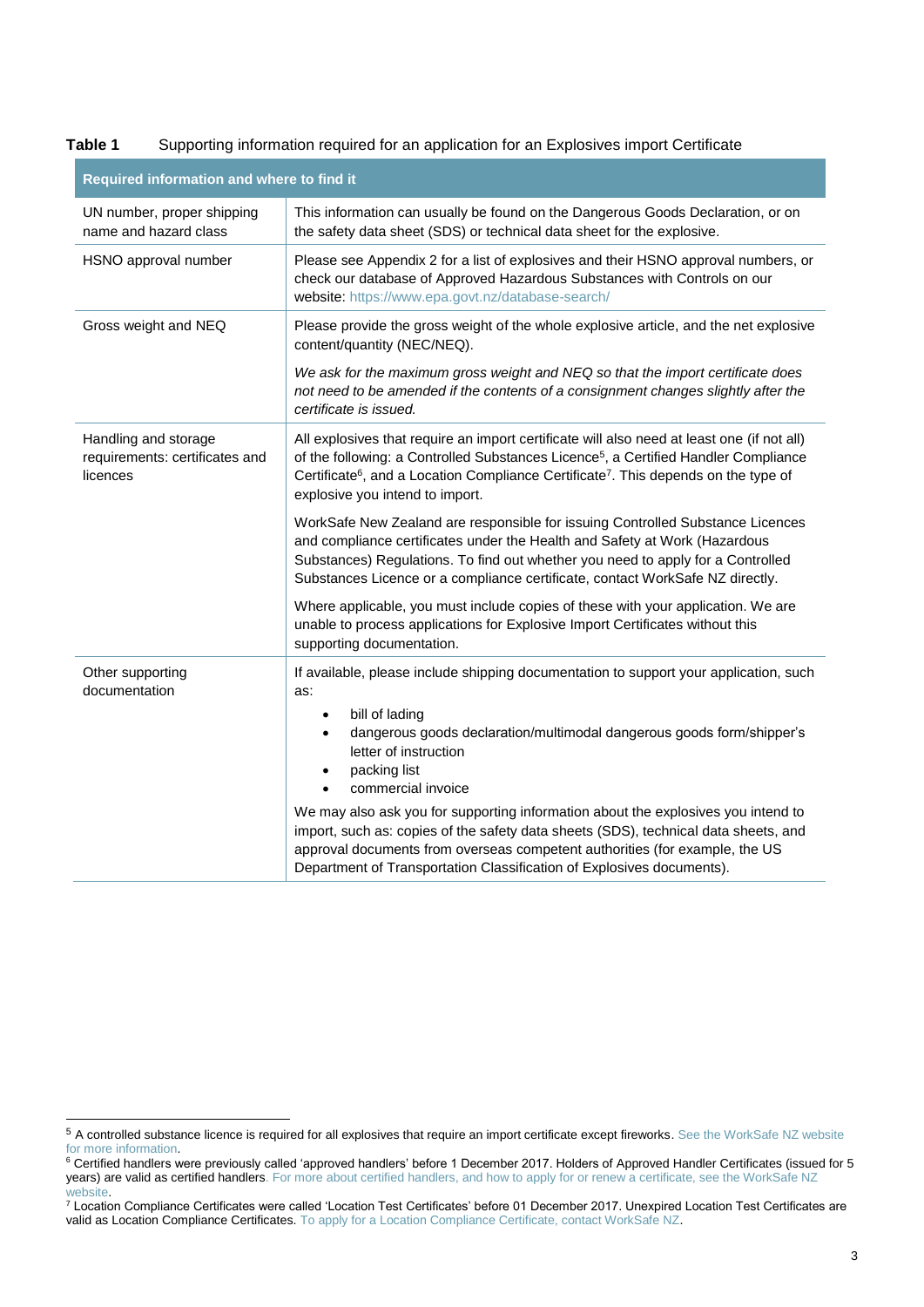# **Information Waivers<sup>8</sup>**

Under New Zealand law, the EPA must receive and assess certain information before we can issue an Explosives Import Certificate. The law also allows us to waive these information requirements under certain circumstances.

If you are unable to provide some of the information requested by the application form and in the list above, you must request an information waiver. Otherwise your application will be considered incomplete and we will be unable to process it.

For example, we understand that shipping information is not always available when you are making an import certificate application. You can request an information waiver if there is no shipping information available.

The EPA's power to waive information requirements is discretionary, and may be used to waive other information requirements, depending on the circumstances. To request an information waiver, tick the box at the end of the application form, and let us know what information you cannot provide. We may follow up to ask you some questions about this.

# **For advice about preparing your application**

Contact one of our Applications Advisors:

- By email: [explosives@epa.govt.nz](mailto:explosives@epa.govt.nz)
- Freephone (within New Zealand): 0800 429 7827 (0800 HAZ SUBS)

<sup>8</sup> Information waivers are authorised under [section 59](http://legislation.govt.nz/act/public/1996/0030/latest/DLM384091.html?search=qs_act%40bill%40regulation%40deemedreg_Hazardous+Substances+and+New+Organisms+_resel_25_h&p=1) of the Hazardous Substances and New Organisms Act 1996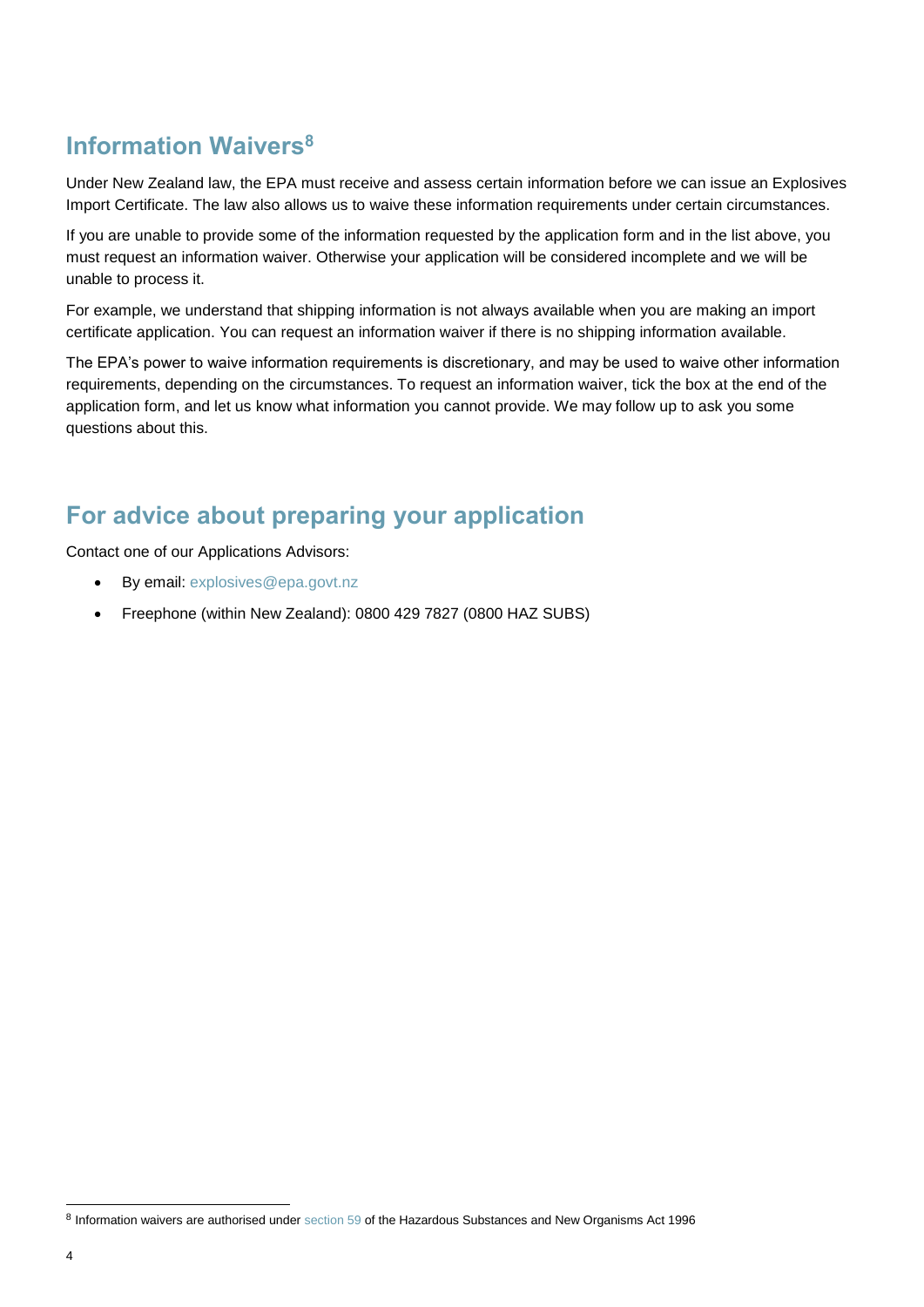# **Appendix 1: Explosives which do not need an Import Certificate**

To discuss whether your planned import needs an Explosives Import Certificate, please contact us. (See Appendix 2 for explosives that are approved for import in New Zealand and do need an Import Certificate.)

| <b>Hazard</b><br><b>Class</b> | <b>UN Number</b>                                                 | <b>Description</b>                                                                                                                                                                                                                                                                                                                                                                                    |
|-------------------------------|------------------------------------------------------------------|-------------------------------------------------------------------------------------------------------------------------------------------------------------------------------------------------------------------------------------------------------------------------------------------------------------------------------------------------------------------------------------------------------|
| 1.2G, 1.3G,<br>1.4G, 1.4S     | 0092, 0195,<br>0191, 0197,<br>0312, 0373,<br>0405, 0419,<br>0421 | Emergency flares and signalling devices                                                                                                                                                                                                                                                                                                                                                               |
| 1.2G                          | 0238                                                             | Rockets, line throwing                                                                                                                                                                                                                                                                                                                                                                                |
| 1.4G, 1.4S                    | 0336, 0337                                                       | Fireworks subject to regulation 4(2) of the Hazardous Substances (Fireworks)<br><b>Regulations 2001:</b><br>Bonbon crackers, snaps, or similar pyrotechnic novelties or noise makers<br>$\bullet$<br>containing less than 1.7 mg of pyrotechnic substance<br>Amorces, crackshots, or similar pyrotechnic novelties or noise makers containing<br>$\bullet$<br>less than 5 mg of pyrotechnic substance |
|                               |                                                                  | Party poppers, streamer bombs, handblasters, or similar pyrotechnic novelties or<br>$\bullet$<br>noise makers containing less than 20 mg of pyrotechnic substance<br>Note: retail fireworks (such as those for Guy Fawkes) <b>do</b> require an import certificate<br>in order to be imported.                                                                                                        |
| 1.4G, 1.4S                    | 0349, 0432                                                       | Model rocket motors                                                                                                                                                                                                                                                                                                                                                                                   |
| 1.4G, 1.4S                    | 0503                                                             | Airbag initiators and seat-belt pre-tensioners                                                                                                                                                                                                                                                                                                                                                        |
| 1.4G                          | 0317                                                             | Igniting fuses                                                                                                                                                                                                                                                                                                                                                                                        |
| 1.4S                          | 0012, 0014,<br>0044, 0055                                        | Safety ammunition, including pre-primed cartridges and primers                                                                                                                                                                                                                                                                                                                                        |
| 1.4S                          | 0070                                                             | Cable cutters                                                                                                                                                                                                                                                                                                                                                                                         |
| 1.4S                          | 0323                                                             | Power device cartridges                                                                                                                                                                                                                                                                                                                                                                               |
| 1.4S                          | 0349                                                             | Signal or shock tubes                                                                                                                                                                                                                                                                                                                                                                                 |
| 1.4S                          | 0432                                                             | Cassette degradation devices                                                                                                                                                                                                                                                                                                                                                                          |
| 1.4S                          | 0454                                                             | Igniters                                                                                                                                                                                                                                                                                                                                                                                              |
| 1.4S                          | 0192, 0193                                                       | Signals, railway track, explosive. Articles that contain pyrotechnic substances<br>designed to produce signals by means of sound, flame, or smoke, or any combination<br>of them.                                                                                                                                                                                                                     |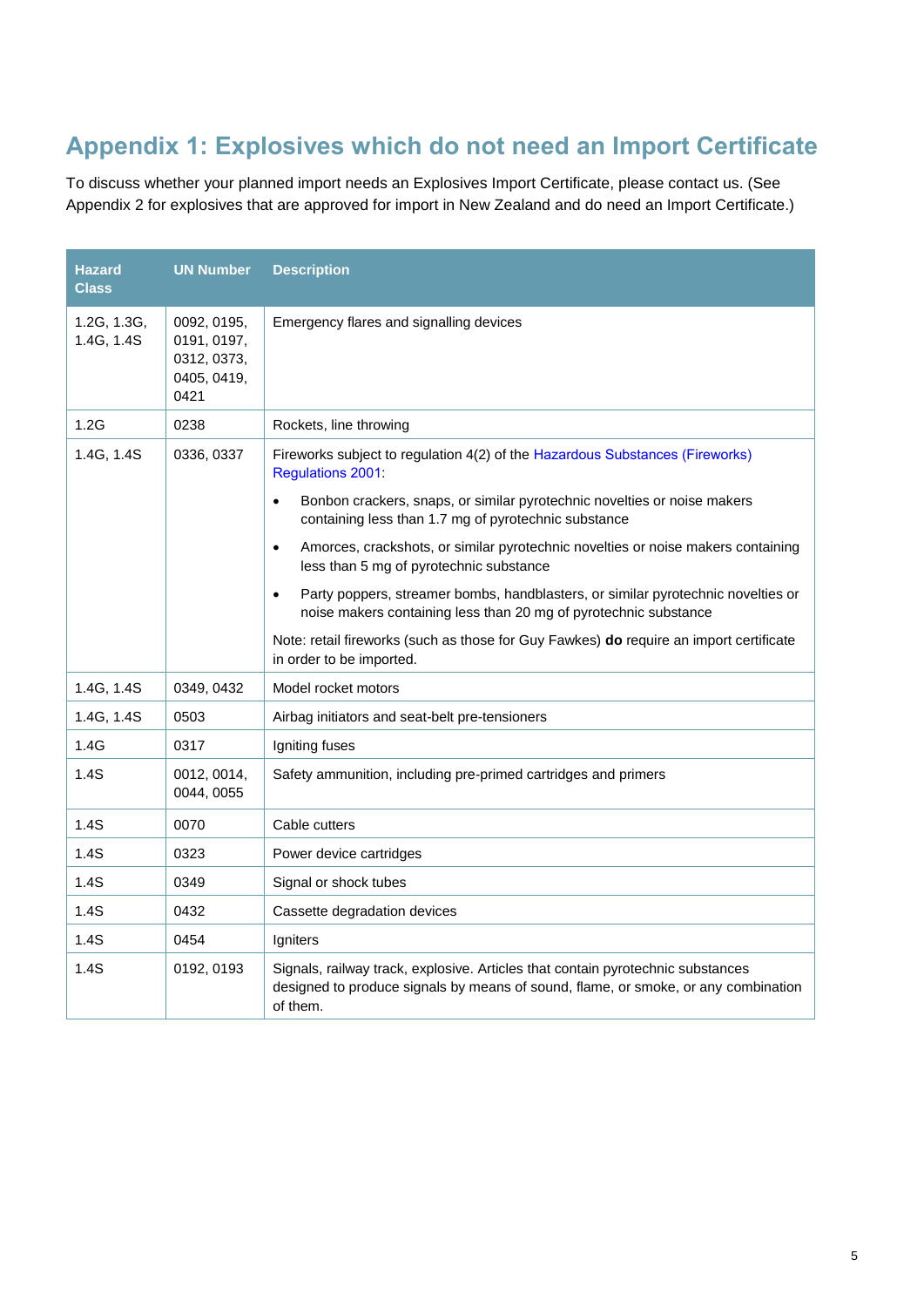# **Appendix 2: Details and HSNO Approval Numbers for explosives which need an Explosives Import Certificate**

The tables below show the explosives approved under the Hazardous Substances (Fireworks, Safety Ammunition, and Other Explosives Transfer) Regulations 2003. This information is included here to help you find out the HSNO Approval Number (also known as an HSR Number) for an explosive. We need you to provide this information, as well as the UN Number and the hazard class, before we can assess your application for an Explosives Import Certificate.

Please note:

- The tables below are not the exhaustive list of approved explosives.
- If you cannot find the substance or product below, you could also search for the HSNO Approval Number in our [Approved Hazardous Substances with Controls Database](https://www.epa.govt.nz/database-search/approved-hazardous-substances-with-controls/view/46166) on our website. If the approval for an explosive occurred after 2003<sup>9</sup>, it may not be listed in the tables below, but it should be in this database.
- If you are unable to find the HSNO Approval Number for your explosive in the tables below or in our online database, or if you have any questions, please contact us to discuss your application.
- You can usually find the UN Number, proper shipping description and hazard class on the safety data sheet or technical data sheet for the explosive. This information should help you identify the correct HSNO Approval Number to include in your application.
- An explosive which uses a UN number or proper shipping name listed below is not necessarily approved under the listed HSNO Approval Number. We will check this when we receive your application. Generally, if the HSNO Approval is 'generic' (right-hand column of tables), the approval should cover all explosives with the UN Number and description. If the HSNO Approval is not 'generic', the approval covers the specific articles listed as trade names in the Hazardous Substances (Fireworks, Safety Ammunition, and Other Explosives Transfer) Regulations. If an explosive article is similar to a listed item, it may be able to be matched to the corresponding listed item.
- We have some flexibility. Sometimes explosives that are already approved for import into New Zealand are packaged in a way that does not match an existing approval under the HSNO Act. If this is the case, please list the HSNO Approval Number (HSR number) of the unpackaged article on the application form and we will consider this.
- You can also find out this information by searching our database of Approved Hazardous Substances with Controls, which is available on our website.

l

<sup>9</sup> The Hazardous Substances (Fireworks, Safety Ammunition, and Other Explosives Transfer) Regulations 2003 listed the explosives that had been approved for import into New Zealand at the time. Explosives that were approved after 2003 (under a 'Release' Approval under Part 5 of the HSNO Act 1996) are not listed in these regulations, but will be captured in our online [Approved Hazardous Substances with Controls Database.](https://www.epa.govt.nz/database-search/approved-hazardous-substances-with-controls/view/46166)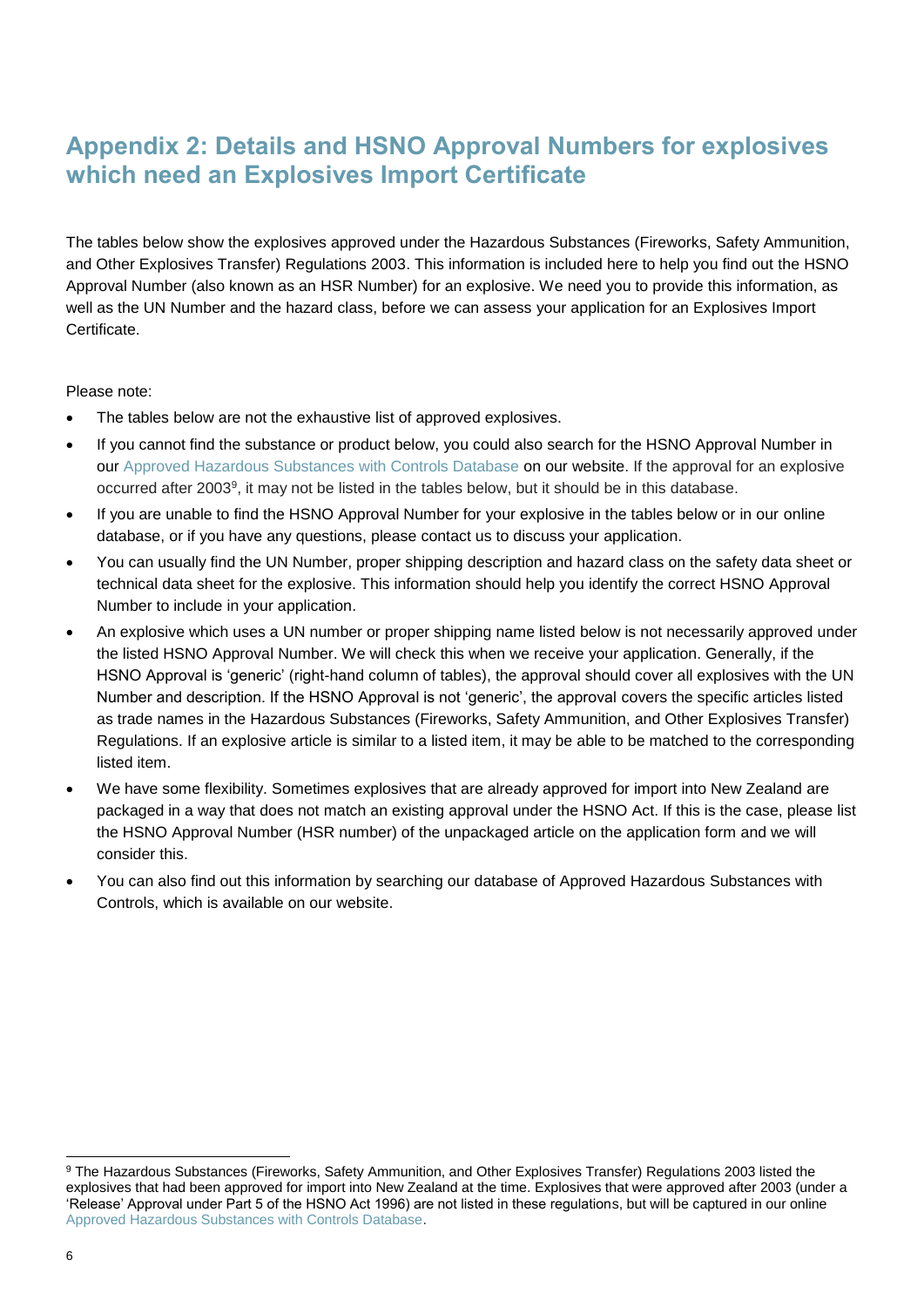This list is taken from the Hazardous Substances (Fireworks, Safety Ammunition, and Other Explosives Transfer) Regulations 2003. It does not include explosives that were approved for use in New Zealand after 2003. This list is not exhaustive and is not intended as a substitute for the regulations. It is included here to help you find out the HSNO Approval Number (also known as an HSR Number) for an explosive. If you have any questions, please contact us to discuss your application.

| <b>Hazard</b><br><b>Class</b> | <b>UN number</b> | <b>Description</b>                                                                                                                                                                                                                                                                                                                                                                                                                                                             | <b>Generic</b><br>approval? | <b>Approval</b><br>number |
|-------------------------------|------------------|--------------------------------------------------------------------------------------------------------------------------------------------------------------------------------------------------------------------------------------------------------------------------------------------------------------------------------------------------------------------------------------------------------------------------------------------------------------------------------|-----------------------------|---------------------------|
| 1.1A                          | 0114             | Guanyl nitrosaminoguanyltetrazene (Tetrazene), wetted<br>with not less than 30% water, or mixture of alcohol and water,<br>by mass                                                                                                                                                                                                                                                                                                                                             | <b>No</b>                   | HSR100157                 |
|                               | 0129             | Lead azide, wetted with not less than 20% water, or mixture of<br>alcohol and water, by mass                                                                                                                                                                                                                                                                                                                                                                                   | No                          | HSR100257                 |
|                               | 0130             | Lead styphnate (lead trinitroresorcinate), wetted with not<br>less than 20% water, or mixture of alcohol and water, by mass                                                                                                                                                                                                                                                                                                                                                    | <b>No</b>                   | HSR100158                 |
|                               | 0135             | Mercury fulminate, wetted with not less than 20% water, or<br>mixture of alcohol and water, by mass                                                                                                                                                                                                                                                                                                                                                                            | No                          | HSR100159                 |
| 1.1B                          | 0029             | Detonators, non-electric for blasting Articles consisting of a<br>small metal or plastics tube containing explosives such as lead<br>azide, PETN, or combinations of explosives. They are designed<br>to start a detonation train. They may be constructed to detonate<br>instantaneously, or may contain a delay element.                                                                                                                                                     | Yes                         | HSR100178                 |
|                               | 0030             | Detonators, electric for blasting. Articles consisting of a small<br>metal or plastics tube containing explosives such as lead azide,<br>PETN, or combinations of explosives, being the articles listed<br>below. They are designed to start a detonation train. They may<br>be constructed to detonate instantaneously, or may contain a<br>delay element.                                                                                                                    | <b>No</b>                   | HSR100179                 |
|                               | 0030             | Detonators, electric for blasting (permitted). Articles<br>consisting of a small metal or plastics tube containing<br>explosives such as lead azide, PETN, or combinations of<br>explosives. They are designed to start a detonation train. They<br>may be constructed to detonate instantaneously, or may<br>contain a delay element.                                                                                                                                         | <b>No</b>                   | HSR100180                 |
| 1.1B/1.4B                     | 0030/0255        | Detonators, electric for blasting. Articles consisting of a small<br>metal or plastics tube containing explosives such as lead azide,<br>PETN, or combinations of explosives. They are designed to<br>start a detonation train. They may be constructed to detonate<br>instantaneously, or may contain a delay element.<br>Classification 1.4B (UN0255) only applies when the article is<br>packaged in a way that the packaged article meets the 1.4B<br>criteria when tested | No                          | HSR100181                 |
| 1.1B/1.4S                     | 0030/0456        | Detonators, electric for blasting Articles consisting of a small<br>metal or plastics tube containing explosives such as lead azide,<br>PETN, or combinations of explosives. They are designed to<br>start a detonation train. They may be constructed to detonate<br>instantaneously, or may contain a delay element.<br>Classification 1.4S (UN0456) only applies when the article is<br>packaged in a way that the packaged article meets the 1.4S<br>criteria when tested  | <b>No</b>                   | HSR100183                 |
| 1.1B                          | 0360             | Detonator assemblies, non-electric for blasting. Non-electric<br>detonators assembled with and activated by such means as<br>safety fuse, shock tube, flash tube or detonating cord. They<br>may be of instantaneous design or incorporate delay elements.<br>Detonating relays incorporating detonating cord are included.<br>Other detonating relays are included in "Detonators, Non-<br>electric".                                                                         | No                          | HSR100185                 |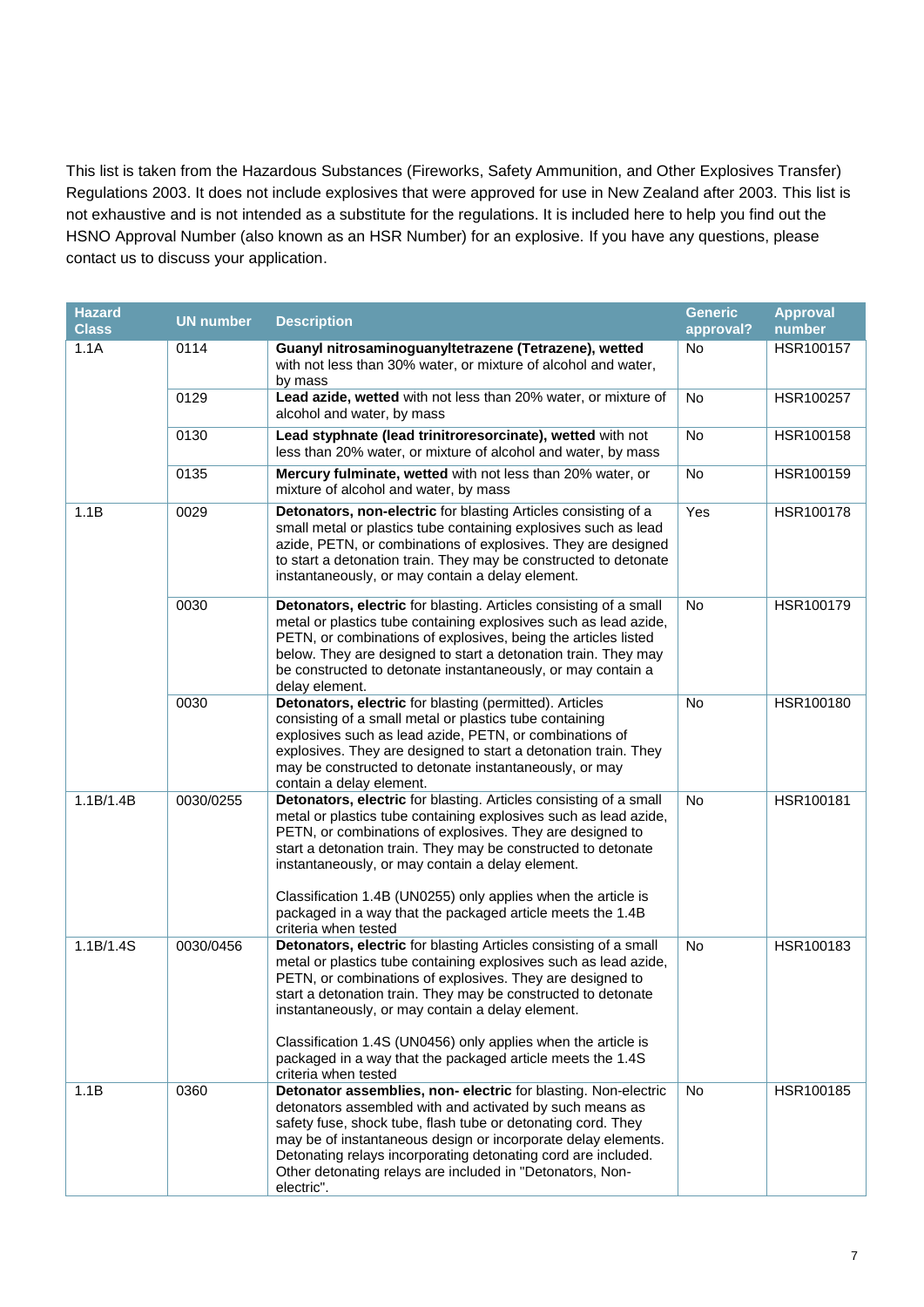| <b>Hazard</b><br><b>Class</b> | <b>UN number</b> | <b>Description</b>                                                                                                                                                                                                                                                                                                                                                                                         | <b>Generic</b><br>approval? | <b>Approval</b><br>number |
|-------------------------------|------------------|------------------------------------------------------------------------------------------------------------------------------------------------------------------------------------------------------------------------------------------------------------------------------------------------------------------------------------------------------------------------------------------------------------|-----------------------------|---------------------------|
| 1.1D                          | 0027             | Black powder (gunpowder), meal or granular. Substance<br>consisting of a mixture of charcoal, potassium nitrate, and<br>sulphur.                                                                                                                                                                                                                                                                           | Yes                         | HSR100169                 |
| 1.1D<br>continued             | 0042             | Boosters, without detonator. Articles consisting of a plastic or<br>cardboard shell filled with a mixture of PETN and TNT<br>(Pentolite) and the following optional ingredients: RDX,<br>ammonium nitrate, Sodium nitrate, potassium nitrate, barium<br>sulphate, plasticisers and other inert materials. Some may have<br>a plastic bottle containing up to 20g PETN cast into the primer<br>as required. | No                          | HSR100186                 |
|                               | 0059             | Charges, shaped, without detonator. Articles consisting of a<br>casing containing a charge of detonating explosive with a cavity<br>lined with rigid material, without means of initiation. They are<br>designed to produce a powerful, penetrating jet effect.                                                                                                                                            | <b>No</b>                   | HSR100187                 |
| 1.1D/1.4S                     | 0059/0349        | Charges, shaped, without detonator<br>Classification 1.4S (UN0349) only applies when the article is<br>packaged in a way that the packaged article meets the 1.4S<br>criteria when tested                                                                                                                                                                                                                  | No                          | HSR100188                 |
|                               | 0059/0441        | Charges, shaped, without detonator<br>Classification 1.4S (UN0441) only applies when the article is<br>packaged in a way that the packaged article meets the 1.4S<br>criteria when tested                                                                                                                                                                                                                  | No                          | HSR100190                 |
| 1.1D                          | 0065             | Cord, detonating, flexible. Article consisting of a core of<br>detonating explosive enclosed in spun fabric, with plastics or<br>other covering unless the spun fabric is sift proof.                                                                                                                                                                                                                      | Yes                         | HSR100192                 |
| 1.1D/1.4D                     | 0065/0289        | Cord, detonating, flexible. Article consisting of a core of<br>detonating explosive enclosed in spun fabric, with plastics or<br>other covering unless the spun fabric is sift proof.<br>Classification 1.4D (UN0289) only applies when the article is<br>packaged in a way that the packaged article meets the 1.4D<br>criteria when tested                                                               | Yes                         | HSR100193                 |
| 1.1D/1.4S                     | 0065/0349        | Cord, detonating, flexible. Article consisting of a core of<br>detonating explosive enclosed in spun fabric, with plastics or<br>other covering unless the spun fabric is sift proof.<br>Classification 1.4S (UN0349) only applies when the article is<br>packaged in a way that the packaged article meets the 1.4S<br>criteria when tested                                                               | Yes                         | HSR100196                 |
| 1.1D                          | 0081             | Blasting explosives, Type A. Substances consisting of liquid<br>organic nitrates such as nitroglycerin or a mixture of such<br>ingredients with one or more of the following: nitrocellulose;<br>ammonium nitrate or other inorganic nitrates; aromatic nitro-<br>derivatives, or combustible materials, such as wood-meal and<br>aluminium powder.                                                        | Yes                         | HSR100170                 |
|                               | 0081             | <b>Blasting explosives, Type A (Permitted)</b>                                                                                                                                                                                                                                                                                                                                                             | Yes                         | HSR100171                 |
|                               | 0082             | Blasting explosives, Type B. Substances consisting of a<br>mixture of ammonium nitrate, sodium nitrate and trinitrotoluene,<br>with or without other substances such as wood-meal and<br>aluminium powder.                                                                                                                                                                                                 | Yes                         | HSR100172                 |
|                               | 0082             | Blasting explosives, Type B. Substances consisting of a<br>mixture of ammonium nitrate and fuel oil with or without<br>aluminium powder                                                                                                                                                                                                                                                                    | Yes                         | HSR100173                 |
|                               | 0084             | Blasting explosives, Type D. Substances consisting of a<br>mixture of organic nitrated compounds and combustible<br>materials such as hydrocarbons and aluminium powder. Such<br>explosives shall not contain nitroglycerin, similar liquid organic<br>nitrates, chlorates or ammonium nitrate                                                                                                             | Yes                         | HSR100174                 |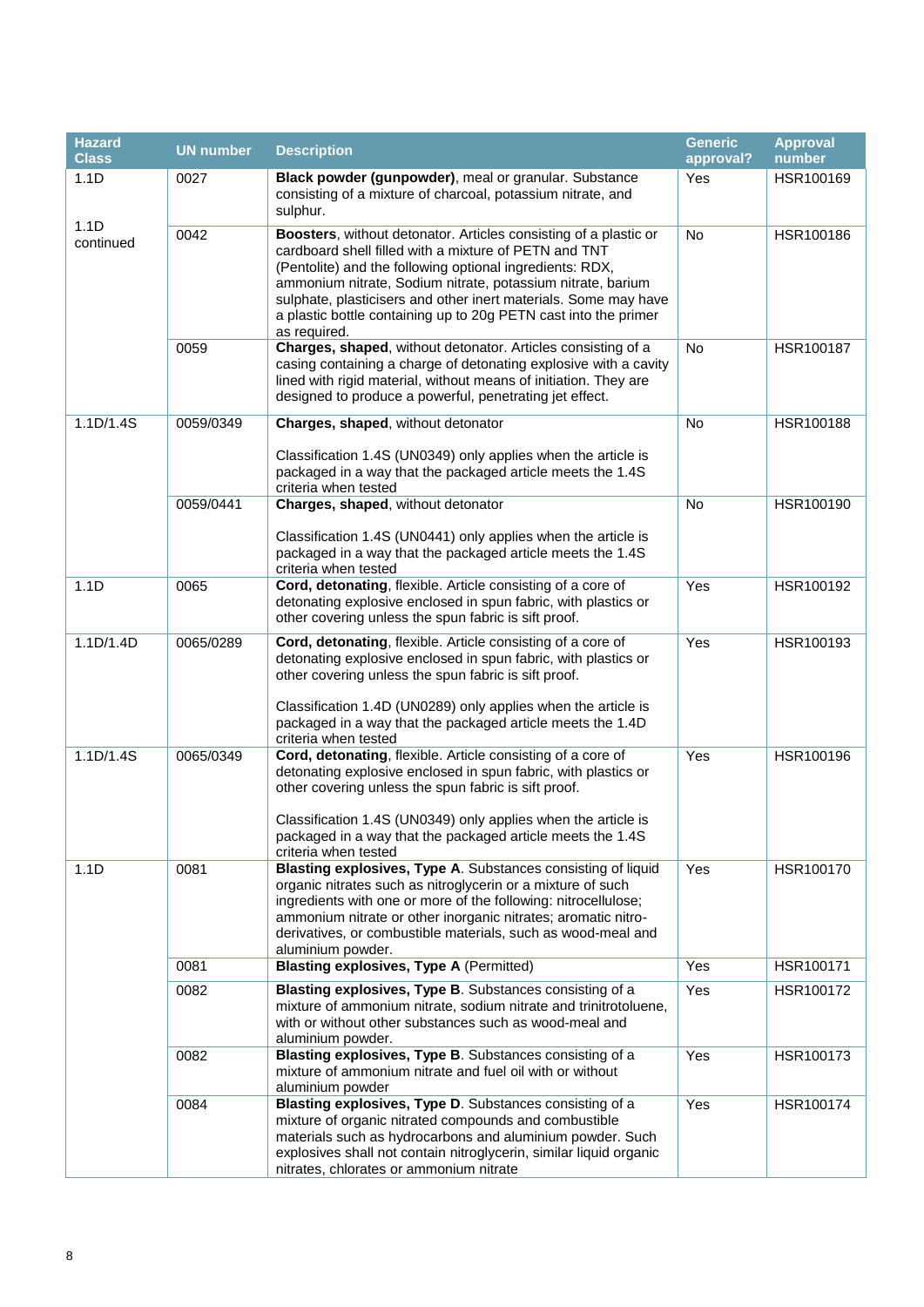| <b>Hazard</b><br><b>Class</b> | <b>UN</b> number | <b>Description</b>                                                                                                                                                                                                                                                                                                                                                                                  | <b>Generic</b><br>approval? | <b>Approval</b><br>number |
|-------------------------------|------------------|-----------------------------------------------------------------------------------------------------------------------------------------------------------------------------------------------------------------------------------------------------------------------------------------------------------------------------------------------------------------------------------------------------|-----------------------------|---------------------------|
|                               | 0150             | Pentaerythrite tetranitrate (pentaerythritol tetranitrate;<br>PETN), wetted with not less than 25% water, by mass, or<br>pentaerythrite tetranitrate (pentaerythritol tetranitrate;<br>PETN), desensitized with not less than 15% phlegmatizer, by<br>mass.                                                                                                                                         | No                          | HSR100160                 |
|                               | 0154             | Picric acid - trinitrophenol                                                                                                                                                                                                                                                                                                                                                                        | <b>No</b>                   | HSR100258                 |
| 1.1D                          | 0208             | Trinitrophenylmethylnitramine(Tetryl)                                                                                                                                                                                                                                                                                                                                                               | No                          | HSR100161                 |
| continued                     | 0209             | <b>Trinitrotoluene (TNT)</b>                                                                                                                                                                                                                                                                                                                                                                        | No                          | HSR100162                 |
|                               | 0241             | Blasting explosive, Type E. Substances consisting of water<br>as an essential ingredient and high proportions of ammonium<br>nitrate or other oxidizers, some or all of which are in solution.<br>The other constituents may include nitro-derivatives such as<br>trinitrotoluene, hydrocarbons or aluminium powder, stabilizers<br>and plasticizers, glass microballoons and different oil blends. | Yes                         | HSR100175                 |
|                               | 0288             | Charges, shaped, flexible, linear. Articles consisting of a V-<br>shaped core of a detonating explosive clad by a flexible metal<br>sheath.                                                                                                                                                                                                                                                         | No                          | HSR100198                 |
| 1.1D/1.4D                     | 0290/0289        | Cord (fuse) detonating, metal clad. Article consisting of a core<br>of detonating explosive clad by a soft metal tube with or without<br>protective covering.<br>Classification 1.4D (UN0289) only applies when the article is<br>packaged in a way that the packaged article meets the 1.4D<br>criteria when tested                                                                                | Yes                         | HSR100199                 |
| 1.1G                          | 0333             | Fireworks. Display pyrotechnics designed for entertainment<br>and not covered by the Hazardous Substances (Fireworks)<br>Regulations 2001.                                                                                                                                                                                                                                                          | Yes                         | HSR100202                 |
| 1.2C                          | 0328             | Cartridges for weapons, inert projectile. Ammunition<br>consisting of a projectile without a bursting charge but with a<br>propelling charge. The presence of a tracer can be disregarded<br>for classification purposes provided that the predominant<br>hazard is that of the propelling charge.                                                                                                  | No                          | HSR100203                 |
| 1.2G                          | 0314             | Igniters. Articles containing one or more explosive substances<br>used to start deflagration in an explosive train. They may be<br>actuated chemically, electrically, or mechanically.                                                                                                                                                                                                              | Yes                         | HSR100205                 |
|                               | 0334             | Fireworks. Display pyrotechnics designed for entertainment<br>and not covered by the Hazardous Substances (Fireworks)<br>Regulations 2001.                                                                                                                                                                                                                                                          | Yes                         | HSR100209                 |
| 1.3C                          | 0186             | Rocket motors. Articles consisting of a solid, liquid or<br>hypergolic fuel contained in a cylinder fitted with one or more<br>nozzles.                                                                                                                                                                                                                                                             | Yes                         | HSR100213                 |
|                               | 0277             | Cartridges, oil well. Articles consisting of a casing of thin fibre,<br>metal or other material containing only propellant which<br>projects a hardened projectile.                                                                                                                                                                                                                                 | No                          | HSR100214                 |
| 1.3G                          | 0101             | Fuse, instantaneous non-detonating (Quickmatch). Articles<br>consisting of cotton yarns impregnated with a fine black<br>powder.                                                                                                                                                                                                                                                                    | Yes                         | HSR100216                 |
|                               | 0335             | Fireworks. Display pyrotechnics designed for entertainment<br>and not covered by the Hazardous Substances (Fireworks)<br>Regulations 2001.                                                                                                                                                                                                                                                          | Yes                         | HSR100260                 |
|                               | 0335             | Fireworks. "Shop" fireworks covered by the Hazardous<br>Substances (Fireworks) Regulations 2001                                                                                                                                                                                                                                                                                                     | Yes                         | HSR100218                 |
|                               | 0430             | Articles, pyrotechnic (for technical purposes). Articles which<br>contain pyrotechnic substances and are used for technical<br>purposes such as heat generation, gas generation, theatrical<br>effects etc.                                                                                                                                                                                         | No                          | HSR100220                 |
|                               | 0488             | Ammunition, practice. Ammunition without a main bursting<br>charge, containing a burster or expelling charge. Normally it<br>also contains a fuze and a propelling charge.                                                                                                                                                                                                                          | Yes                         | HSR100221                 |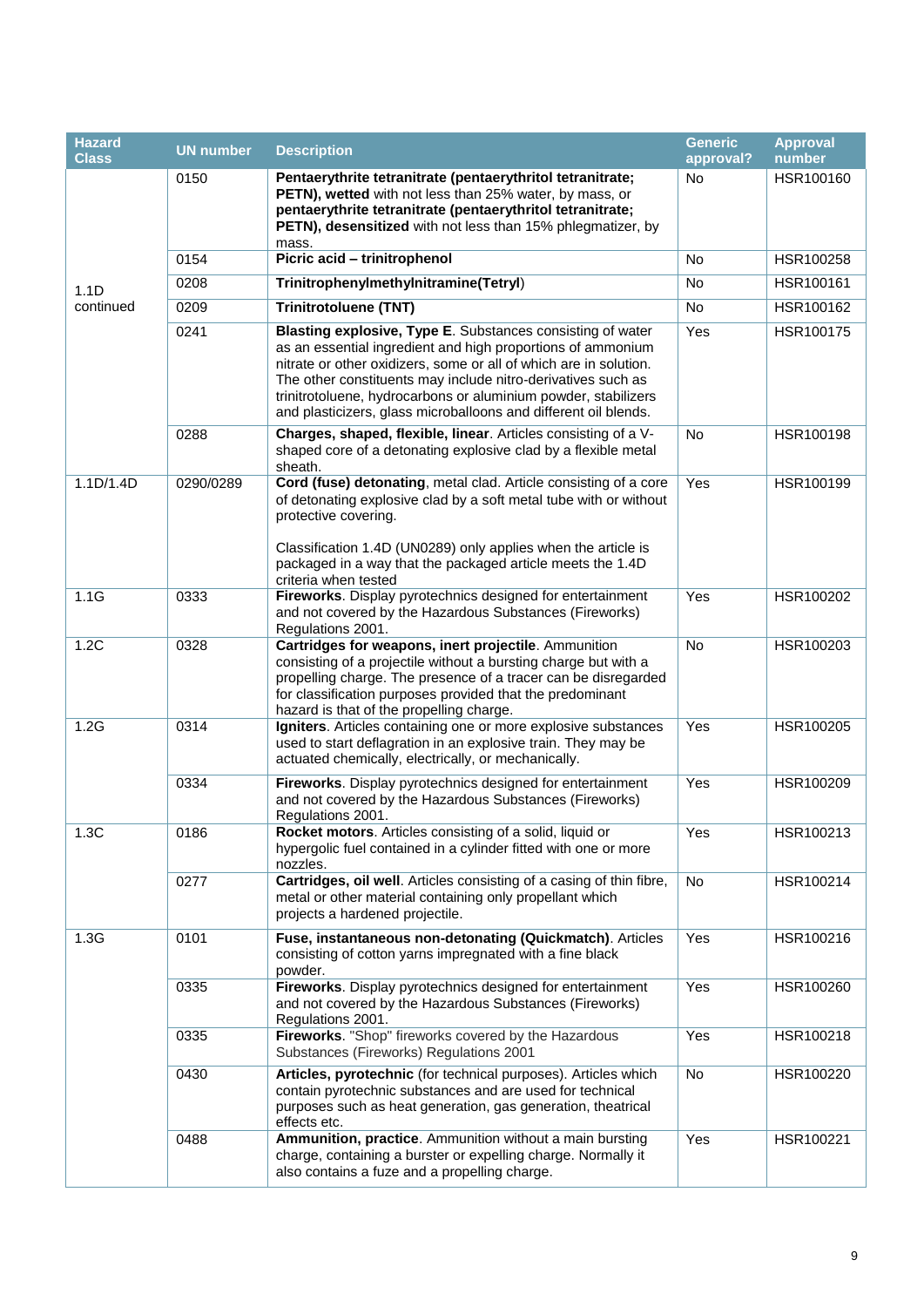| <b>Hazard</b><br><b>Class</b> | <b>UN number</b> | <b>Description</b>                                                                                                                                                                                                                                                                                                                                                                                                                                                                                                     | <b>Generic</b><br>approval? | <b>Approval</b><br>number |
|-------------------------------|------------------|------------------------------------------------------------------------------------------------------------------------------------------------------------------------------------------------------------------------------------------------------------------------------------------------------------------------------------------------------------------------------------------------------------------------------------------------------------------------------------------------------------------------|-----------------------------|---------------------------|
| 1.4B                          | 0255             | Detonators electric (for blasting). Articles consisting of a small<br>metal or plastic tube containing explosives such as lead azide,<br>PETN, or combinations of explosives.                                                                                                                                                                                                                                                                                                                                          | <b>No</b>                   | HSR100222                 |
|                               | 0361             | Detonator assemblies, non-electric (for blasting). Articles<br>consisting of a small metal or plastic tube containing explosives<br>such as lead azide, PETN or combinations of explosives.                                                                                                                                                                                                                                                                                                                            | No                          | HSR100224                 |
| 1.4C                          | 0276             | Cartridges, power device. Articles consisting of a casing with<br>a charge of deflagrating explosive and a means of ignition.                                                                                                                                                                                                                                                                                                                                                                                          | Yes                         | HSR100225                 |
|                               | 0338             | Cartridges for weapons, blank or cartridges, small arms,<br>blank. Articles that consist of a cartridge case with a centre or<br>rim fire primer and a confined charge of smokeless or black<br>powder but no projectile. Used for training, saluting and in<br>starter pistols etc.                                                                                                                                                                                                                                   | Yes                         | HSR100226                 |
|                               | 0339             | Cartridges for weapons, inert projectile or cartridges, small<br>arms. Ammunition consisting of a projectile without a bursting<br>charge but with a propelling charge. The presence of a tracer<br>can be disregarded for classification purposes provided that the<br>predominant hazard is that of the propelling charge.                                                                                                                                                                                           | Yes                         | HSR100227                 |
| 1.4D                          | 0410             | Fuses, detonating with protective features. Articles designed<br>to start a detonation or a deflagration in ammunition. They<br>incorporate mechanical, electrical, chemical or hydrostatic<br>components and generally protective features.                                                                                                                                                                                                                                                                           | Yes                         | HSR100228                 |
| 1.4E                          | 0412             | Cartridge for weapons with bursting charges (Fixed<br>(assembled) or semi-fixed (partially assembled) ammunition<br>designed to be fired from weapons. Each cartridge includes all<br>the components necessary to function the weapon once. The<br>name and description shall be used for small arms cartridges<br>that cannot be described as cartridges, small arms. Separate<br>loading ammunition is included under this name and<br>description when the propelling charge and projectile are<br>packed together. | Yes                         | HSR100229                 |
| 1.4G                          | 0066             | Cord, igniter. Article consisting of textile yarns covered with<br>black powder or another fast burning pyrotechnic composition<br>and with a flexible protective covering; or it consists of a core of<br>black powder surrounded by a flexible woven fabric.                                                                                                                                                                                                                                                         | No                          | HSR100230                 |
|                               | 0297             | Ammunition, illuminating with or without burster, expelling<br>charge or propelling charge. Ammunition designed to produce<br>a single source of intense light for lighting up an area.                                                                                                                                                                                                                                                                                                                                | Yes                         | HSR100233                 |
|                               | 0301             | Ammunition, tear-producing, with or without burster.<br>expelling charge or propelling charge. Ammunition containing<br>toxic agent. It also contains one or more of the following: a<br>pyrotechnic substance; a propelling charge with primer and<br>igniter charge; a fuze with burster or expelling charge.                                                                                                                                                                                                        | No                          | HSR100234                 |
|                               | 0303             | Ammunition, smoke with or without burster, expelling charge<br>or propelling charge (other than water-activated ammunition<br>without white phosphorus or phosphides).                                                                                                                                                                                                                                                                                                                                                 | No                          | HSR100235                 |
|                               | 0320             | Primers, tubular. Articles consisting of a primer for ignition and<br>an auxiliary charge of deflagrating explosive such as black<br>powder used to ignite the propelling charge in a cartridge case<br>for cannon, etc.                                                                                                                                                                                                                                                                                               | Yes                         | HSR100238                 |
|                               | 0325             | Igniters. Articles containing one or more explosive substances<br>used to start deflagration in an explosive train.                                                                                                                                                                                                                                                                                                                                                                                                    | Yes                         | HSR100239                 |
|                               | 0336             | Fireworks. Display pyrotechnics designed for entertainment<br>and not covered by the Hazardous Substances (Fireworks)<br>Regulations 2001.                                                                                                                                                                                                                                                                                                                                                                             | Yes                         | HSR100261                 |
|                               | 0336             | Fireworks. "Shop" fireworks covered by the Hazardous<br>Substances (Fireworks) Regulations 2001                                                                                                                                                                                                                                                                                                                                                                                                                        | Yes                         | HSR100240                 |
|                               | 0362             | Ammunition, practice. Ammunition without a main bursting<br>charge, containing a burster or expelling charge. Normally it<br>also contains a fuze and a propelling charge.                                                                                                                                                                                                                                                                                                                                             | Yes                         | HSR100242                 |